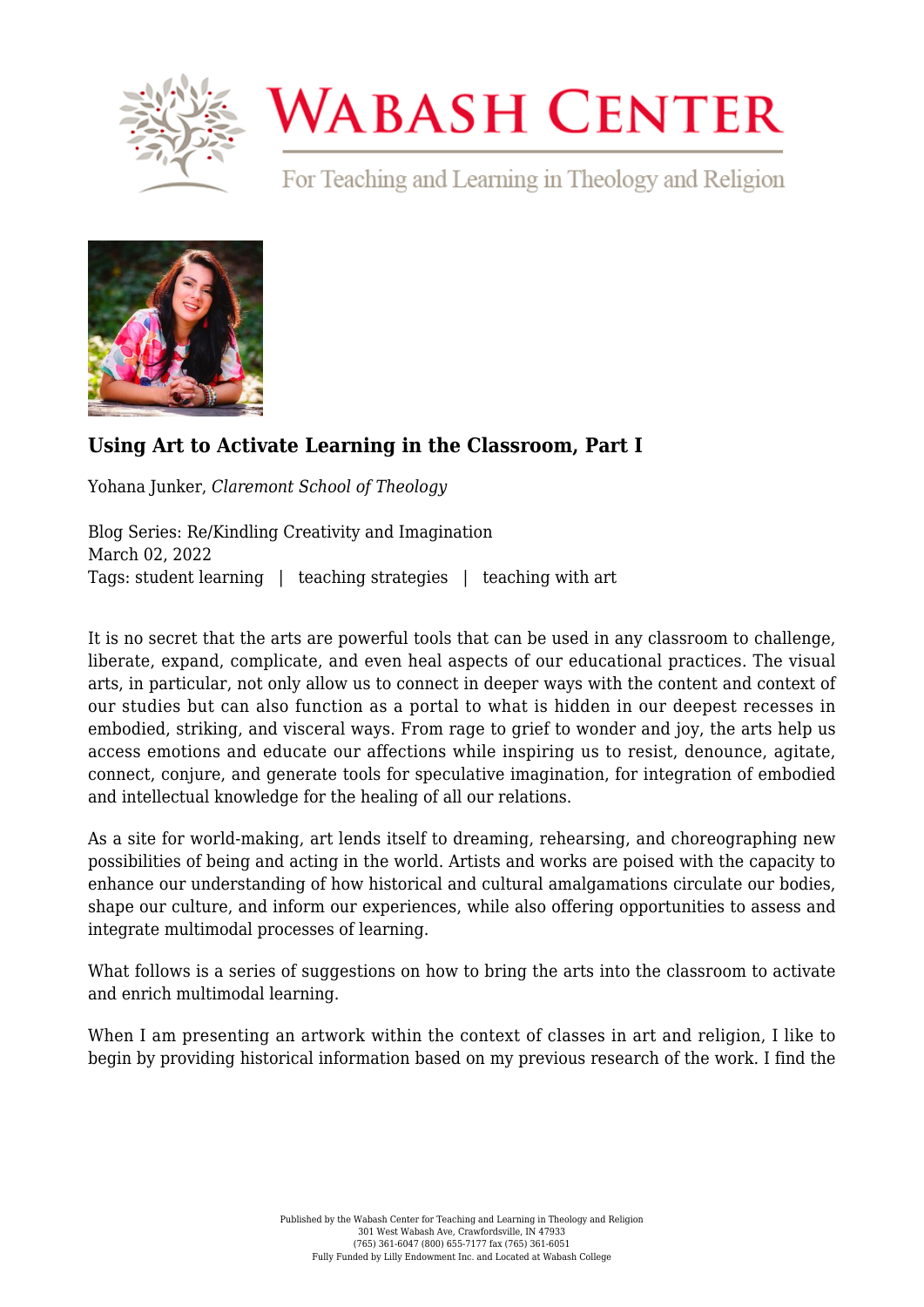<span id="page-1-0"></span>work's curatorial files which, depending on the artist, are broadly available online. Many contemporary artists use their own websites as archives of works, exhibitions, ephemera, press clippings, etc., so be sure to check those as well. Then I consult chapters, articles, catalogues, and reference works which provide context for the creation and reception of that particular artwork.[\[i\]](#page-2-0) I also provide the artist's full name, the work's title and date, the collection to which it now belongs, how it was acquired, and how the museum or gallery's curatorial practices participate (or don't) in "unlearning and changing the base of colonialism in the concepts of private property, Manifest Destiny,… Eurocentrism, Cartesian dualism, heteropatriarchy, capitalism, positivism, sexism, racism, individualism, extraction, classism, violence, and control," as Wanda Nanibush, the assistant curator of Canadian and Indigenous Art at the Art Gallery of Ontario, puts it. The goal is to deepen and expand the experience of engagement with the works—not so much to define, constrain, or limit the contours of interpretation. In other words, the contextual information we offer on any creative work should not limit the personal connections, emotional reverberations, and embodied experiences that teacher-learners may develop with the work.

Beyond the artist's and work's contexts, I ask teacher-learners to describe in detail what they see and what they understand. For example, if I share a painting, I ask them to describe the color, contours, textures, contrast, movement, proportion, composition, medium, size, dimensions, and how the lines appear in relationship to one another. This step reveals to us how we have been conditioned to take in a lot of images hastily, spending a very short amount of time looking, identifying, and savoring what the works are doing, and how the textures, colors, and rhythms of the composition have been carefully arranged by artists to elicit responses in us. Only after exhausting our capacities for naming what is in front of us, do I ask teacher-learners to progress in the interpretation of "what is" to "what it might mean." We often claim that artworks mean something without carefully tracing for our class participants where these meanings are visually located or where they originated within the work.

<span id="page-1-3"></span><span id="page-1-2"></span><span id="page-1-1"></span>The last question I engage with is the "so what?" that Gilda Williams proposes in *How to Write About Contemporary Art.*[\[ii\]](#page-2-1) What are the echoes for the context of our class? How does it invite us to look at our subject and discussions differently? How does it open up a space for the poetic to guide and allow us to access our deepest, sometimes hidden, recesses? Works of art are powerful in connecting us to our emotions, in helping us understand what it means to be human, to be whole, to be here. As theological educators who are laying out the blueprints for sacred, embodied, planetary change, we must remember to have the arts in our toolboxes. The arts are never far away from what matters most in life. Artistic productions participate in decolonial efforts—are capable of doing what Macarena Gómez-Barris names as "the erosion of the extractive gaze" while "affirming the diversity that resides within the matrix of coloniality."[\[iii\]](#page-2-2) As antidotes to Empire, visual arts are sites of subversion that promote imagining and shaping into being other emergent worlds. They also require from us, as Indigenous Brazilian thinker Ailton Krenak puts it, an acknowledgement that we are coresponsible for maintaining our capacity and responsibility to keep the dreams of our ancestors alive.[\[iv\]](#page-2-3) As apertures into worlds of the not yet, artworks also welcome wonder, openness, diversity, reciprocity. Allowing a careful looking, engaging, and sensing what the works are